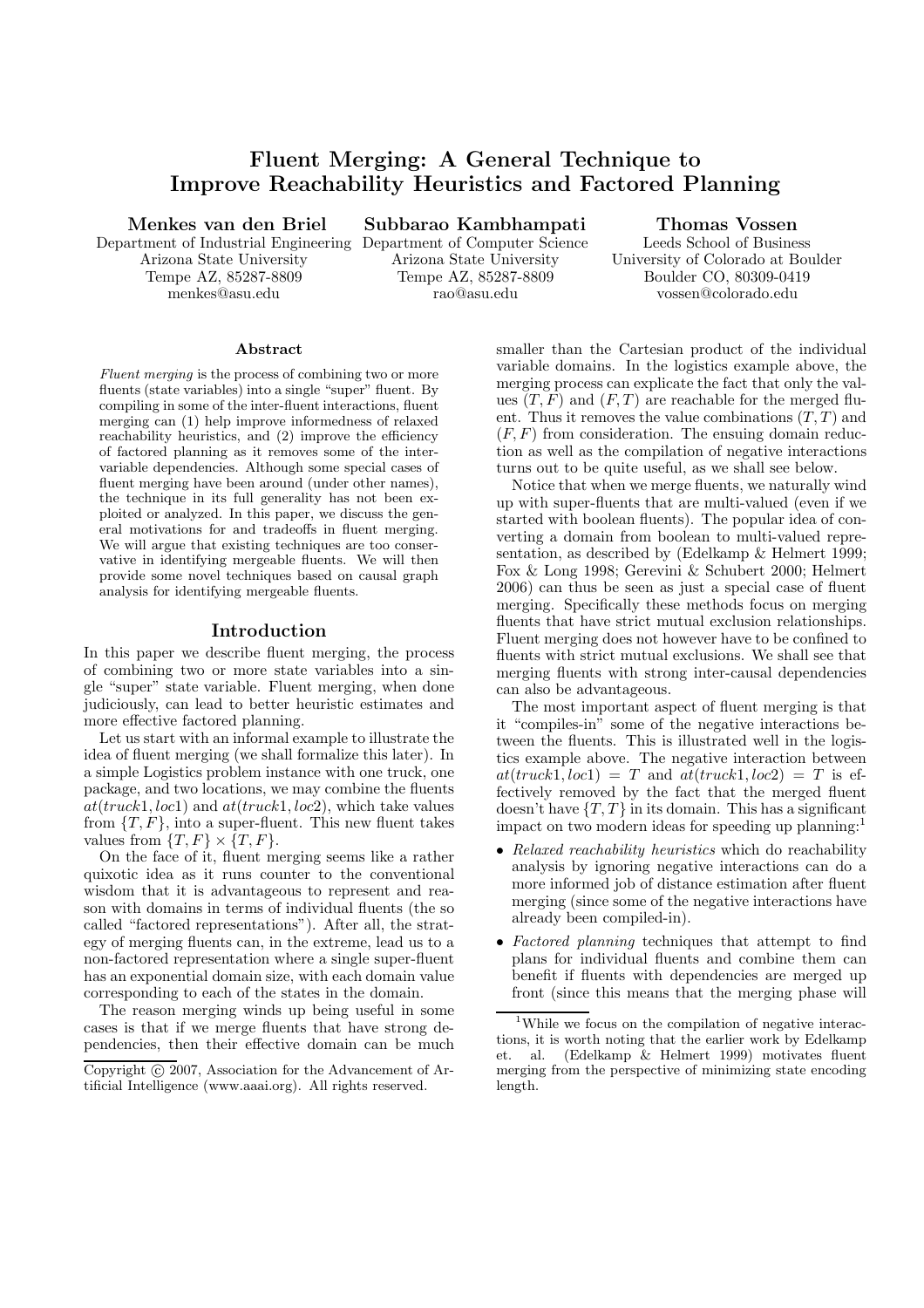likely have fewer backtracks).

Both these advantages have been amply, if indirectly, established in the planning literature. Part of the reason for the improved performance of Fast-Downward planner (Helmert 2006) can be attributed to the fact that it does fluent merging (in converting boolean fluent domain description into multi-valued fluent description). Our own recent work (van den Briel et al. 2007) shows that this type of informedness advantage also holds for more general forms of fluent merging. The advantage of fluent merging for factored planning is established by our work (van den Briel, Vossen, & Kambhampati 2005) which shows that multi-valued representations can lead to significant performance improvements.

While the foregoing paints a mostly positive picture of fluent merging, as exhorted at the outset, fluent merging can only be good in scenarios where the original domain description contains a significant number of strongly dependent fluents. Specifically, while merging reduces the number of fluents, it increases their domain sizes. The latter increase can be exponential in the number of variables merged. This worst case occurs when the merged variables are completely independent. However, the increase can be offset with domain reduction if the variables are strongly dependent.<sup>2</sup>

The problem with existing fluent merging methods however is not so much that they don't lead to computational advantages, but rather that they are too conservative. In particular, the mutual-exclusion based multivalued models found by (Edelkamp & Helmert 1999; Helmert 2006) consider merging fluents only when the effective domain size goes from exponential to linear. Specifically, they will merge  $m$  boolean fluents that form a mutex clique into a single multi-valued variable with  $m$  values (which is a reduction of domain size from  $2^m$  to m). While these merging strategies will give considerable computational advantages when they are applicable, they are too conservative and are often not applicable. Specifically, we may have sets of boolean fluents that have strong dependencies and yet do not quite form a mutex clique. Finding and merging such sets of fluents could still be quite useful. The domain reduction in such cases may only be from  $2^m$ to  $m^k$  (for some small k) instead of m-and yet it is impressive nonetheless. For example, our recent work (van den Briel et al. 2007) shows that more aggressive merging can improve heuristic informedness. The challenge of course is to come up with approaches that can identify such fluent sets automatically.

In the remainder of the paper, we provide some first steps towards formally defining the fluent merging problem and developing methods that are more aggressive in identifying mergeable fluents. Towards the latter, we describe some techniques based on novel analysis of the causal graph. In a way, our work can be seen as an applied approach to the work on factored planning by Brafman and Domshlak 2006.

This paper is organized as follows. First, we provide some background and define the process of fluent merging more formally. Second, we discuss the potential use of fluent merging in improving heuristic estimates and factored planning. Some conclusions are given at the end.

## Fluent Merging

We assume that we are given a SAS+ planning task  $\Pi = \langle C, A, s_0, s_* \rangle$ , which allows both boolean and multi-valued state descriptions, where:

- $C = \{c_1, ..., c_n\}$  is a finite set of state variables, where each state variable  $c \in C$  has an associated domain  $V_c$  and an implicitly defined extended domain  $V_c^+$  =  $V_c \cup \{u\}$ , where u denotes the undefined value. For each state variable  $c \in C$ ,  $s[c]$  denotes the value of  $c$  in state s. The value of  $c$  is said to be *defined* in state s if and only if  $s[c] \neq u$ . The total state space  $S = V_{c_1} \times ... \times V_{c_n}$  and the partial state space  $S^+ = V_{c_1}^+ \times ... \times V_{c_n}^+$  are implicitly defined.
- A is a finite set of actions of the form  $\langle pre, post, prev \rangle$ , where *pre* denotes the pre-conditions, *post* denotes the post-conditions, and prev denotes the prevailconditions. For each action  $a \in A$ ,  $pre[c]$ ,  $post[c]$ and  $prev[c]$  denotes the respective conditions on state variable c. The following two restrictions are imposed on all actions: (1) Once the value of a state variable is defined, it can never become undefined. Hence, for all  $c \in C$ , if  $pre[c] \neq u$  then  $pre[c] \neq post[c] \neq u$ ; (2) A prevail- and post-condition of an action can never define a value on the same state variable. Hence, for all  $c \in C$ , either  $post[c] = u$  or  $prev[c] = u$  or both. We use  $A_c^E$  to denote the actions that have an effect in state variable c, and  $A_c^V$  to denote the actions that have a prevail condition in c.
- $s_0 \in S$  denotes the initial state and  $s_* \in S^+$  denotes the goal state. We say that state  $s$  is satisfied by state t if and only if for all  $c \in C$  we have  $s[c] = u$ or  $s[c] = t[c]$ . This implies that if  $s_*[c] = u$  for state variable c, then any defined value  $f \in V_c$  satisfies the goal for c.

Two important constructs that we use are the socalled domain transition graph and causal graph. The domain transition graph  $\tilde{DTG}_c = (V_c, E_c)$  of state variable  $c$  is a labeled directed graph with nodes for each value  $f \in V_c$ . DTG<sub>c</sub> contains a labeled arc  $(f, g) \in E_c$ if and only if there exists an action a with  $pre[c] = f$ and  $post[c] = g$  or  $pre[c] = u$  and  $post[c] = g$ . Each arc is labeled by the set of actions with corresponding pre-

<sup>&</sup>lt;sup>2</sup>It is even possible to have domains where merging  $all$  the fluents can still be a good idea. Consider the extreme example with  $n$  atoms, two legal states  $(T, ..., T)$  and  $(F, ..., F)$ , one action that toggles all variables from  $T$  to  $F$ , and one action that toggles all variables from  $F$  to  $T$ . In this case, we are better off merging all fluents into a single superfluent that describes the complete reachable state space of the problem.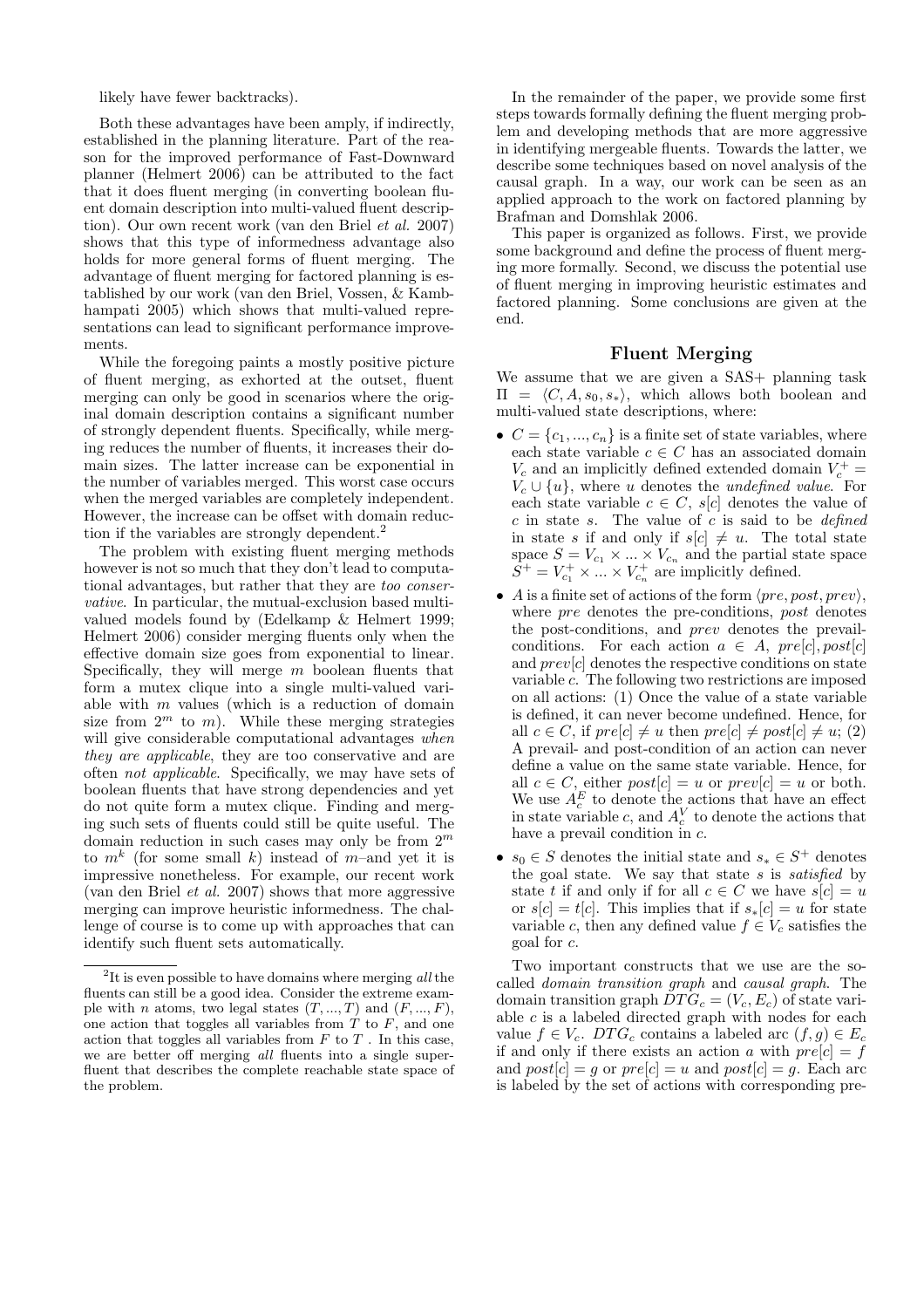and post-conditions. For each arc  $(f_1, f_2)$  with label a in  $DTG_c$  we say that there is a transition from  $f_1$  to  $f_2$ and that action  $a$  has an *effect* in  $c$ . The causal graph  $CG<sub>II</sub> = (V, E)$  of a planning task  $\Pi$  is a directed graph with nodes for each state variable  $c \in C$ . CG contains an arc  $(c_1, c_2) \in E$  if and only if there exists an action a that has a prevail condition or precondition in  $c_1$  and an effect in  $c_2$ .

We define fluent merging as the composition of two or more state variables as follows. The term composition is also used in model checking to define the parallel composition of automata (Cassandras & Lafortune 1999).

Definition (Composition) Given the domain transition graph of two state variables  $c_1, c_2$ , the composition of  $DTG_{c_1}$  and  $DTG_{c_2}$  is the domain transition graph  $DTG_{c_1||c_2} = (V_{c_1||c_2}, E_{c_1||c_2})$  where

- $V_{c_1||c_2} = V_{c_1} \times V_{c_2}$
- $((f_1, f_2), (g_1, g_2)) \in E_{c_1||c_2}$  if  $f_1, g_1 \in V_{c_1}, f_2, g_2 \in V_{c_2}$ and there exists an action  $a \in A$  such that one of the following conditions hold.
	- $pre[c_1] = f_1, post[c_1] = g_1, and pre[c_2] = f_2,$  $post[c_2] = g_2$
	- $pre[c_1] = f_1, post[c_1] = g_1, and prev[c_2] = f_2,$  $f_2 = g_2$
	- $pre[c_1] = f_1, post[c_1] = g_1, and f_2 = g_2$

We say that  $DTG_{c_1||c_2}$  is the composed domain transition graph of  $DTG_{c_1}$  and  $DTG_{c_2}$ .

**Example** Consider the set of actions  $A = \{a, b, c, d\}$ and the set of state variables  $C = \{c_1, c_2\}$  whose domain transition graphs have  $V_{c_1} = \{f_1, f_2, f_3\},\$  $V_{c_2} = \{g_1, g_2\}$  as the possible values, and  $E_{c_1}$  =  $\{(f_1, f_3), (f_3, f_2), (f_2, f_1)\}, E_{c_2} = \{(g_1, g_2), (g_2, g_1)\}\$ as the possible transitions as shown in Figure 1. Merging state variables  $c_1$  and  $c_2$  creates a new state variable whose domain is defined by the Cartesian product  $V_{c_1} \times V_{c_2}$  as shown in Figure 1. Note that some value combinations become disconnected components, such as  $(f_3, g_2)$ . These disconnected components are unreachable from the initial state and thus can safely be ignored. Also, note that some actions generate multiple instances in the composition, such as actions  $c$  and d. These multiple instances are generated if an action has an effect in one fluent, but no effect or prevail condition in the other fluent<sup>3</sup>.

The composition of more than two state variables can be obtained by creating a composition over one or more composed domain transition graphs. For example,  $DTG_{c_1||c_2||c_3}$  can be obtained by creating the composition between  $DTG_{c_1||c_2}$  and  $DTG_{c_3}$ .

## Identifying Mergeable Fluents

Previously, mergeable fluents have been identified by looking at the boolean fluents that form a mutex clique. These type of fluent mergings are good since they eliminate many unreachable value combinations. We introduce two other ways to identify mergeable fluents based on causal graph analysis.

First, in order to identify mergeable fluents we look for cycles in the causal graph. Causal cycles are undesirable as they describe two-way dependencies between state variables. That is, changes in state variable  $c_1$ will depend on conditions in state variable  $c_2$ , and vice versa. While it is possible that causal cycles involve more than two state variables, we only consider 2-cycles (cycles of length two). In particular, we merge two fluents  $c_1$  and  $c_2$  if they form a 2-cycle in the causal graph and if the following condition hold.

- For all  $a \in A_{c_1}^E$  we have  $a \in (A_{c_2}^E \cup A_{c_2}^V)$
- For all  $a \in A_{c_2}^E$  we have  $a \in (A_{c_1}^E \cup A_{c_1}^V)$

In other words, for every action  $a$  that has an effect in state variable  $c_1$  ( $c_2$ ) we have that action a has an effect or prevail condition in state variable  $c_2$   $(c_1)$ . The main reason for requiring this additional condition is to ensure that the actions do not generate multiple instances in the composition. This condition is quite restrictive, but as shown by the next example effective nevertheless. Moreover, van den Briel et al. 2007 show that this type of fluent merging leads to improved network flow based reachability heuristics.

Example Figure 2 shows an example of how fluent merging can remove causal 2-cycles from the causal graph. The figure on the left shows the causal graph for a typical state description of a Zenotravel problem with two airplanes, two passengers, and any number of cities. The state description is determined by six state variables: one for each passenger  $Loc(person1)$  and  $Loc(person2)$  with values that denote the location of the passengers, one for each airplane  $Loc(airplane1)$  and  $Loc(airplane2)$  with values that denote the location of the airplanes, and one for the fuel tank of each airplane Fuellevel(airplane1) and Fuellevel(airplane2). The figure on the right shows the causal graph of the same problem, but is based on a state description in which the state variables Loc(airplane1) and Fuellevel(airplane1), and  $Loc(airplane2)$  and  $Fuellevel(airplane2)$  have been merged into super state variables. The advantageous of the resulting state description should be clear. Fewer cycles in the causal graph will lead to better hierarchical decompositions, which could lead to improved planning performance.

Second, in order to identify mergeable fluents we look at pairs of atoms  $(f_1, f_2)$  such that there exists an action that has  $f_1$  as a prevail condition and  $f_2$  as a delete effect. Specifically, we look for causal links in the causal graph that are introduced by the actions with a prevail condition in one fluent and an effect in another flu-

<sup>&</sup>lt;sup>3</sup>As we shall see later, one consideration in picking effective merging strategies is to ensure that they don't increase the number of actions too much.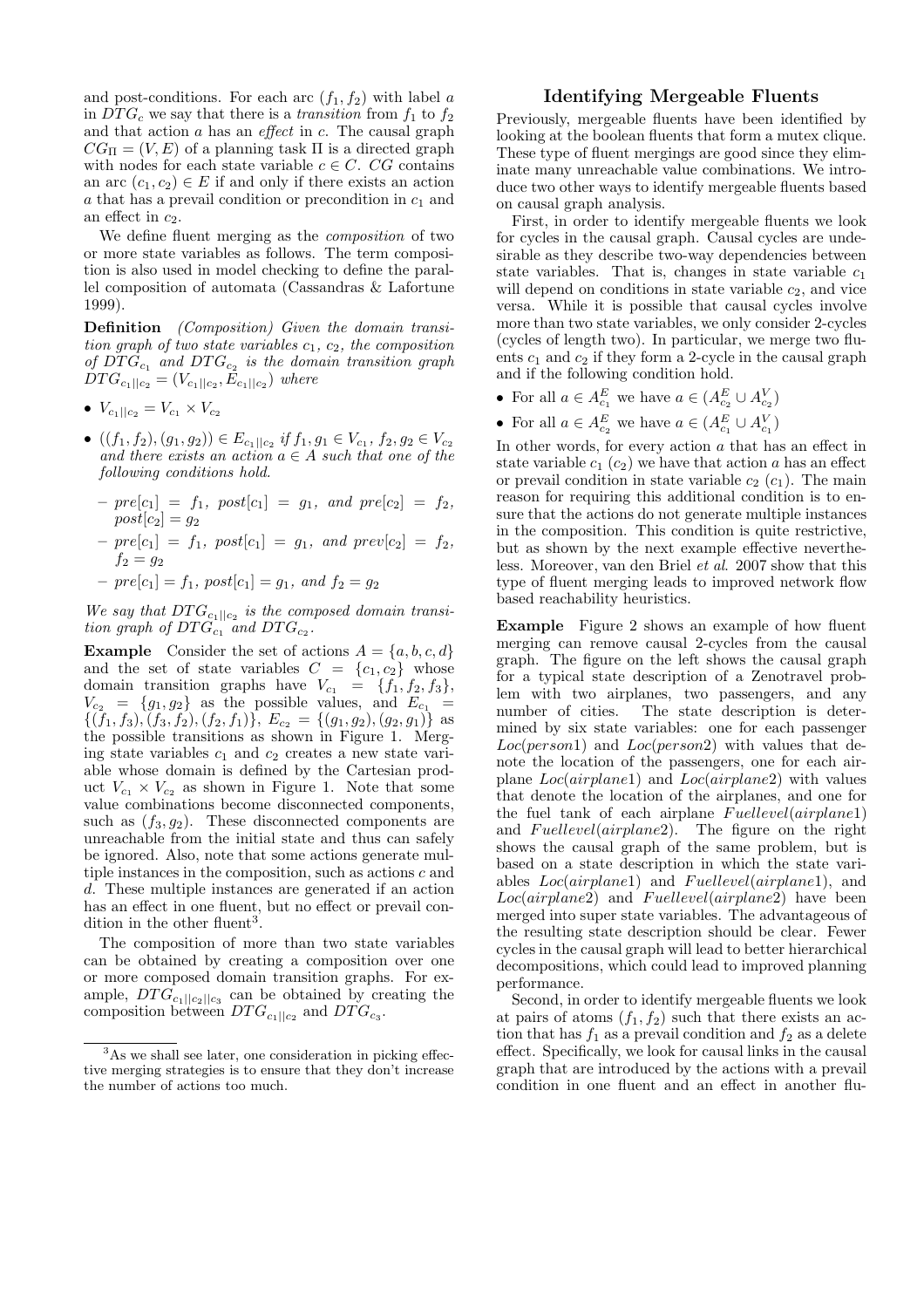ent. Some hierarchical based planners can handle such causalities quite well and simply incorporate them directly into the hierarchical structure.

For example, in the Logitics domain a hierarchical planner may first find a plan for each package, use these plans to impose ordered conditions on the trucks, and then find a plan for each truck. However, reachability heuristics that do not exploit hierarchies may sometimes give poor estimates even in some very simple planning tasks.

Example Figure 3 shows an example of how fluent merging can improve heuristic estimates. The figure considers a simple Logistics problem with one truck, one package, and two locations. In the initial state we have the truck at  $2 (= at(truck1, loc2))$  and the package at  $1 (=at(package1, loc1))$ . Several known reachability heuristics, including FF's relaxed plan heuristic (Hoffmann & Nebel 2001), fail to recognize that the truck needs to drive back to location 2 in order to unload the package. The figure shows the merged atom pairs and their corresponding transitions. If FF's relaxed plan heuristic considers the atom pairs as single atoms, it would have detected that it needs to drive to location 1 to load the package and then drive back to unload the package.

## Conclusions

We described the process of fluent merging and showed how it can help improve reachability heuristics and factored planning. While fluent merging has been around under the idea of converting boolean to multi-valued representations, we introduced methods that are more general in identifying mergeable fluents.

Our recent work (van den Briel et al. 2007) shows that we can derive more informed heuristics by merging fluents without experiencing too much computational overhead. We believe, however, that there may be other ways to identify mergeable fluents, which either extend or generalize the ways that we described.

### References

Brafman, R., and Domshlak, C. 2006. Factored planning: How, when, and when not. In Proceedings of the 21st National Conference on Artificial Intelligence (AAAI-2006), 809–814.

Cassandras, C., and Lafortune, S. 1999. Introduction to Discrete Event Systems. Kluwer Academic Publishers.

Edelkamp, S., and Helmert, M. 1999. Exhibiting knowledge in planning problems to minimize state encoding length. In Proceedings of the European Conference on Planning (ECP-1999), 135–147.

Fox, M., and Long, D. 1998. The automatic inference of state invariants in TIM. Journal of Artificial Intelligence Research 9:367–421.

Gerevini, A., and Schubert, L. K. 2000. Discovering state constraints in DISCOPLAN: Some new results.

In Proceedings of the 17th National Conference on Artificial Intelligence (AAAI-2000), 761–767.

Helmert, M. 2006. The Fast Downward planning system. Journal of Artifical Intelligence Research 26:191– 246.

Hoffmann, J., and Nebel, B. 2001. The FF planning system: Fast plan generation through heuristic search. Journal of Artificial Intelligence Research 14:253–302.

van den Briel, M.; Benton, J.; Kambhampati, S.; and Vossen, T. 2007. An LP-based heuristic for optimal planning. In Proceedings of the International Conference of Principles and Practice of Constraint Programming  $(CP-2007)$ . (To appear).

van den Briel, M.; Vossen, T.; and Kambhampati, S. 2005. Reviving integer programming approaches for AI planning: A branch-and-cut framework. In Proceedings of the International Conference on Automated Planning and Scheduling (ICAPS-2005), 161–170.